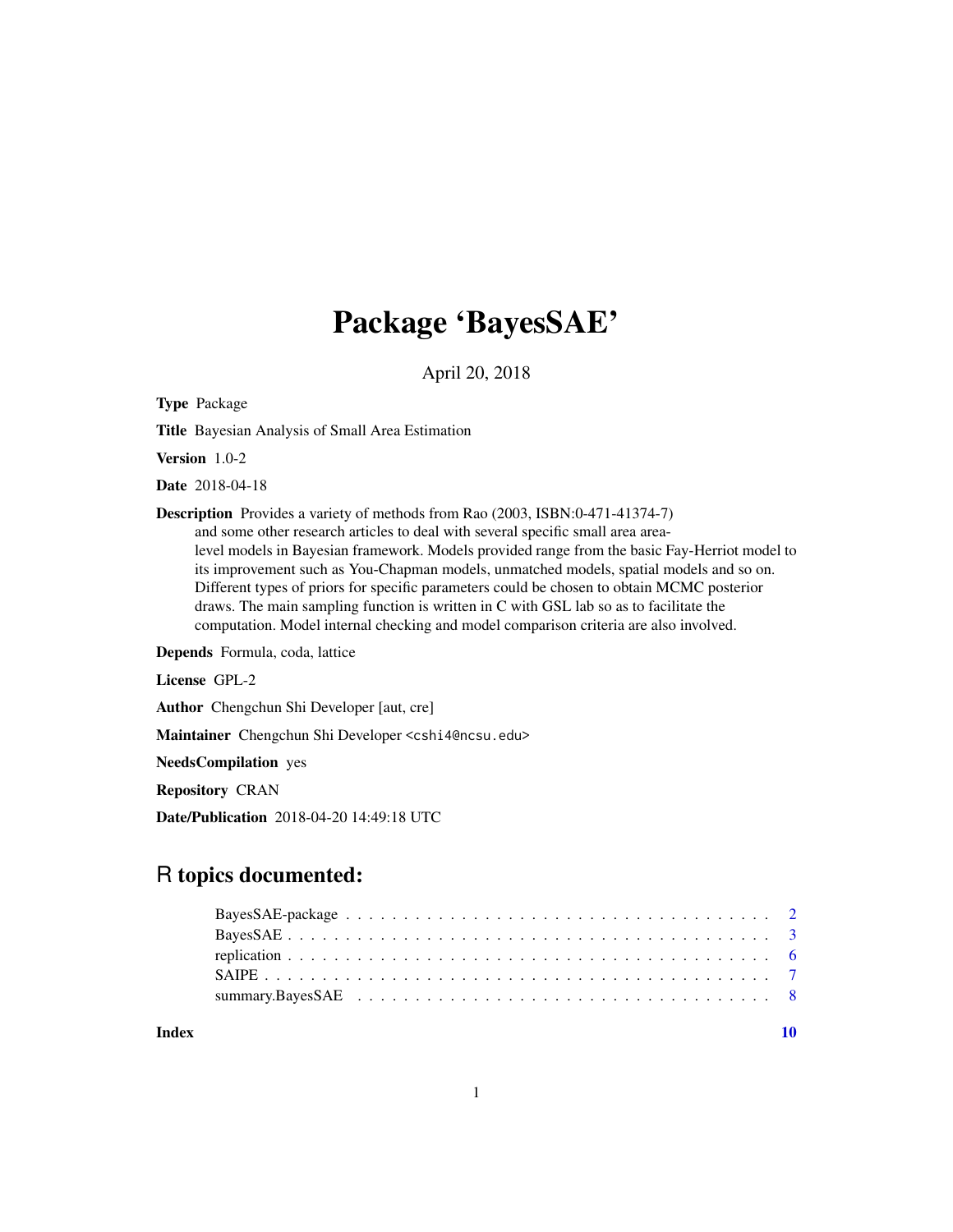<span id="page-1-0"></span>

#### Description

The package provides a variety of functions to analysis several specific small area area-level models in Bayesian context. Function BayesSAE specifies the model and obtain MCMC posterior draws. summary, extract information from the returned object of class BayesSAE. replication gives the replicated data which could be used for both numerical and graphical posterior checks. Function mcmc generates the mcmc object of class which could be used for further MCMC diagnosis.

#### Details

| Package: | BayesSAE   |
|----------|------------|
| Type:    | Package    |
| Version: | 1.0        |
| Date:    | 2013-08-17 |
| License: | $GPI - 2$  |

This package provides functions for Bayesian analysis of small area models.

#### Author(s)

Chengchun Shi

Maintainer: Chengchun Shi <3100102177@zju.edu.cn>

#### References

Bell, W. and Basel, W. and Cruse, C. and Dalzell, L. and Maples, J and O'Hara, B and Powers, D. (2007) *Use of ACS Data to Produce SAIPE Model-Based Estimates of Poverty for Counties,* U.S. Census official paper

Gelman, A. and Carlin, J. B. and Stern, H. S. and Rubin, D. B. (2006). *Bayesian Data Analysis,* CRC Press Company.

Hawalay, S. and Lahiriz, P. (2012). *Hierarchical Bayes Estimation of Poverty Rates,* U.S. Census companion paper

Rao, J. N. K. (2003) *Small Area Estimation*. John Wiley and Sons.

You, Y. and Chapman, B. (2006) Small Area Estimation Using Area Level Models and Estimated Sampling Variances. *Survey Methodology,* 32: 97-103.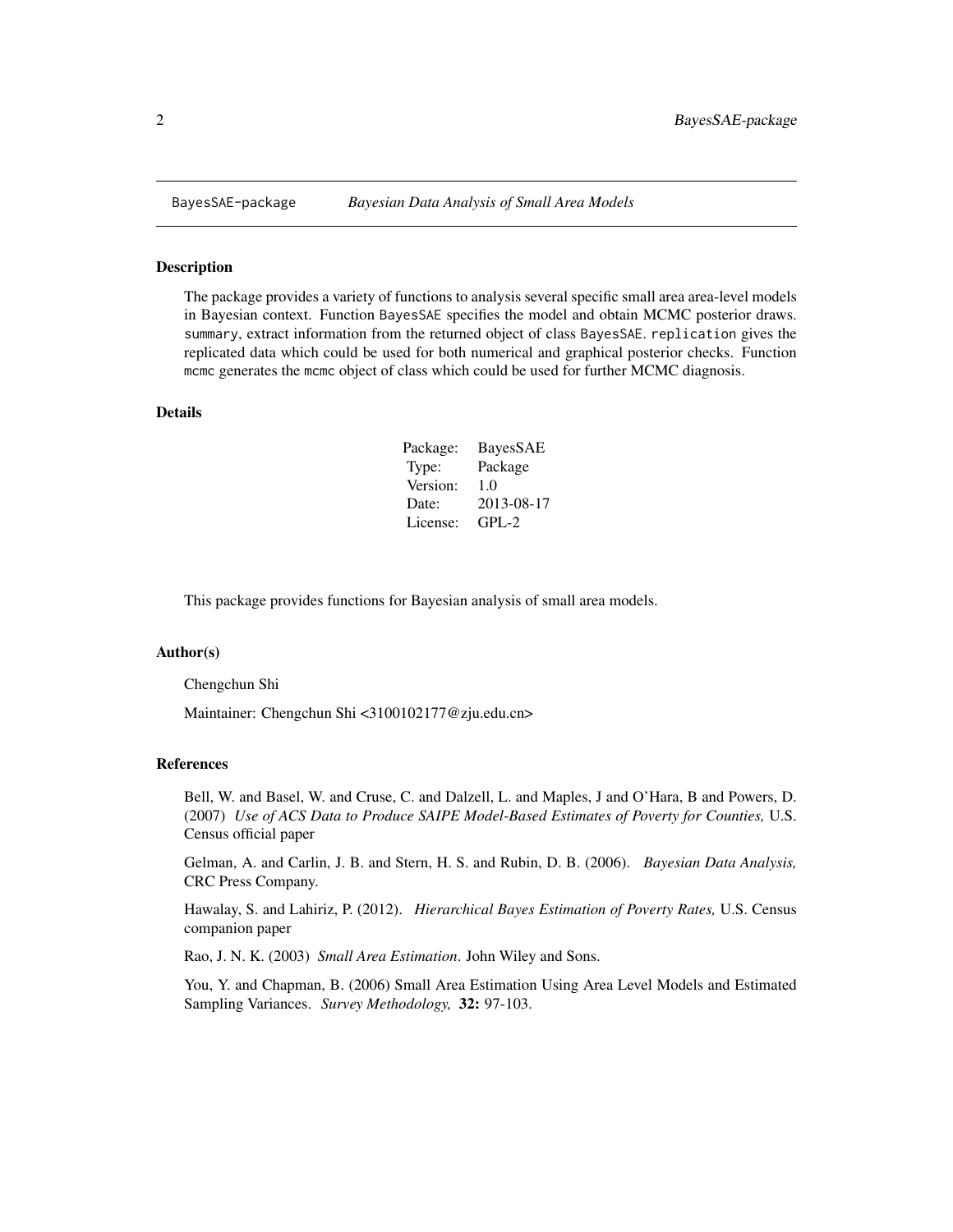<span id="page-2-1"></span><span id="page-2-0"></span>

#### Description

This function obtains MCMC draws of specific small area area-level models defined by the sampling model and linking model.

#### Usage

```
BayesSAE(formula, innov = "normal", df = NULL, b = NA, spatial = FALSE, tran =
    "F", prox = NULL, beta.start = NULL, theta.start = NULL, lan.start = runif(1),
    prior = NULL, mcmc = 5000, burnin = 2500, thin = 5, data)
```
#### Arguments

| formula     | a symbolic description of the model to be fitted (of type $y \sim x \mid z$ ). y is the<br>response variable in the sampling model while x is the design matrix in the link-<br>ing model, and z is the estimated variance of direct estimation in the sampling<br>model. See Rao (2003) for details about the sampling model and linking model<br>in small area estimation. |
|-------------|------------------------------------------------------------------------------------------------------------------------------------------------------------------------------------------------------------------------------------------------------------------------------------------------------------------------------------------------------------------------------|
| innov       | distribution of innovations in the sampling model. to be chosen between "normal"<br>and $"t"$ .                                                                                                                                                                                                                                                                              |
| df          | a vector containing degrees of freedom for the t innovation in the sampling<br>model if innov = $"t".$                                                                                                                                                                                                                                                                       |
| b           | an optional weights vector to be used in the fitting process. Number of domains<br>must be the same as that of the direct estimators. By default is a vector of ones.<br>See Details.                                                                                                                                                                                        |
| spatial     | a logical variable indicating whether it's a spatial model or not.                                                                                                                                                                                                                                                                                                           |
| tran        | the transformation to be taken on the responsive variable in the linking model,<br>to be chosen between "F", "log" or "logit". "F" is the default value and<br>indicates no transformation taken. See Details.                                                                                                                                                               |
| prox        | $1 \times 2$ matrix defining the neighbourhood matrix. See also Details.                                                                                                                                                                                                                                                                                                     |
| beta.start  | initial values for beta's. By default is the coefficients of regression model where<br>the response vector is directly regressed on the design matrix in the linking<br>model.                                                                                                                                                                                               |
| theta.start | initial values for theta's. By default is the response vector.                                                                                                                                                                                                                                                                                                               |
| lam.start   | initial value for lambda in the spatial model. See You and Chapman (2006).                                                                                                                                                                                                                                                                                                   |
| prior       | a list of objects specifying priors. See Details.                                                                                                                                                                                                                                                                                                                            |
| mcmc        | user-specified number of MCMC draws.                                                                                                                                                                                                                                                                                                                                         |
| burnin      | The number of burnin iterations for the sampler. See Gelman (2006).                                                                                                                                                                                                                                                                                                          |
| thin        | the thinning interval used in the simulation. See Gelman (2006).                                                                                                                                                                                                                                                                                                             |
| data        | an optional data frame, list or environment containing variables in the model.                                                                                                                                                                                                                                                                                               |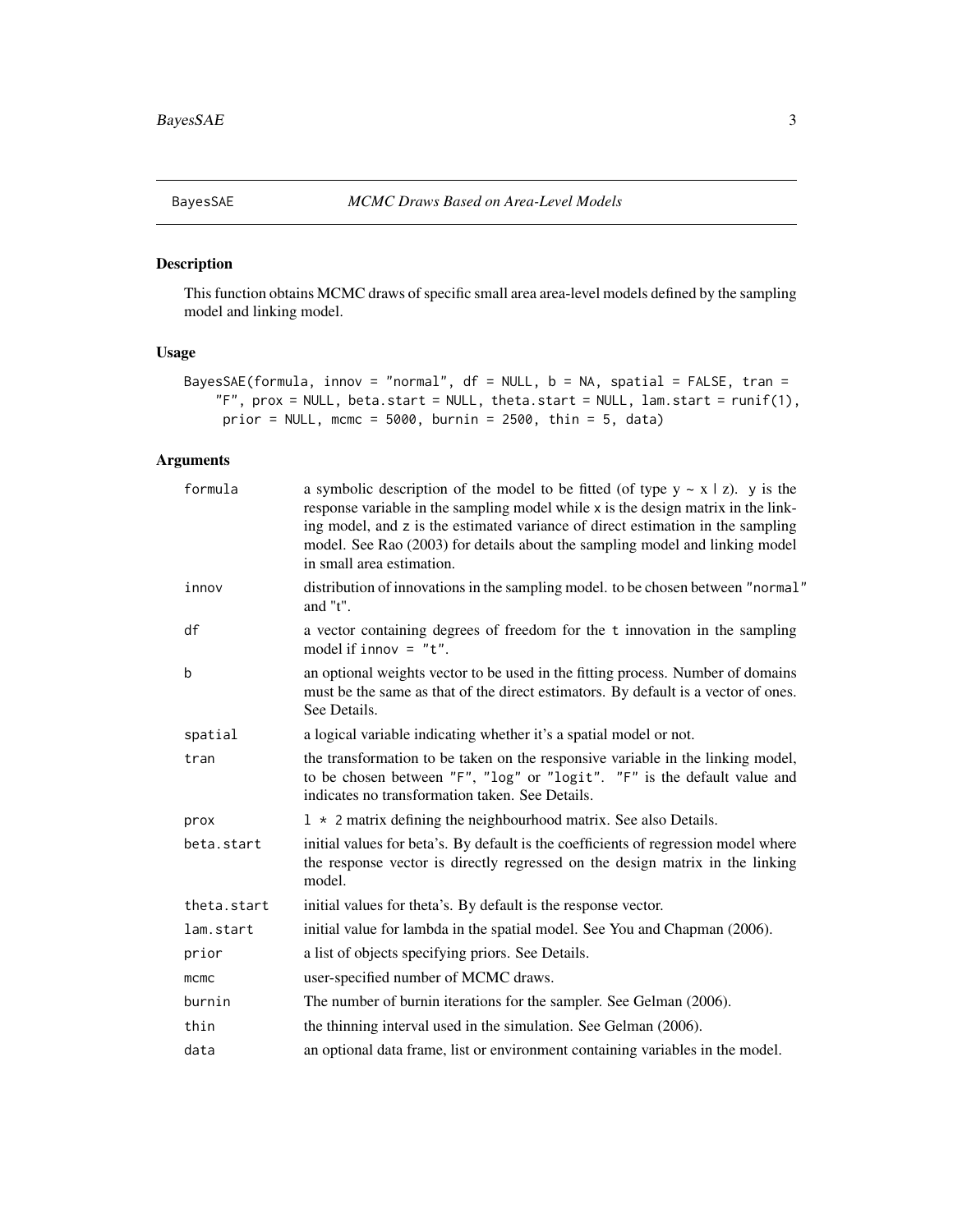#### Details

Let  $\theta_i$  donates variable of interest for each domain i,  $x_i$  the regressors,  $\beta$  the regression coefficient,  $v_i$  i.i.d normal innovations. If argument b is specified, the linking model is of the form:  $\theta_i$  =  $x_i\beta + b_i v_i.$ 

If tran = "log", the linking model will be:  $\log(\theta_i) = x_i \beta + b_i v_i$ . tran = "logit" means that logit transformation will be taken and the model will be:  $logit(\theta_i) = x_i \beta + b_i v_i$ . Both are unmatched area level models. See Rao (2003).

The neighbourhood matrix has the ith diagonal element equal to the number of neighbours of area i, and off-diagonal elements equal to -1 if the corresponding areas are neighbours otherwise 0. See You and Chapman (2006).

The ith tuple in the argument prox indicates that area  $prox[i, 1]$  and area  $prox[i, 2]$  are neighbours. Duplicated tuples will be omitted. For example, if the first row of prox is (1, 2) while the second is  $(2, 1)$ , the second row will be deleted. The two elements within each tuple are not supposed to be the same.

Initial values are crucial to MCMC convergence. EBLUP predictors of  $\theta$ 's and  $\beta$ 's can provides good starting values for MCMC procedure.

The list prior should include following attributes for basic Fay-Herriot model:

- beta.type: to be chosen between "non\_in" or "normal". If beta.type = "non\_in", non-informative prior would be specified for  $\beta$ . Otherwise, prior for  $\beta$  would be normal distribution.
- beta.prior: a list contains components beta0 and eps1 if beta.type = "normal". As a result β will be distributed with mean  $\mu = \beta_0$  and covariance matrix  $\Sigma = diag(rep(1/eps1, p))$ where p is length of  $\beta$  including the intercept term.
- sigv.type: to be chosen between "inv\_gamma" and "unif".  $\sigma_v^2$  is the variance of residual in the linking model. If sigv.type = "inv\_gamma", inverse gamma prior would be specified for  $\sigma_v^2$ . Otherwise,  $\sigma_v^2$  would be uniformly distributed.
- sigv.prior: a list containing components a0 and b0 as shape and rate parameter in the gamma prior. if sigv.type = "inv\_gamma". Otherwise the list should contain the eps2 component and consequently  $\sigma_v^2$  would be uniformly distributed on (0, 1 / eps2)

Besides, the prior list should also include attribute sig2.prior to specify priors for  $\sigma_i^2$  in the You-Chapman model. See You and Chapman (2006). The sig2.prior is also a list contains the components ai and bi. Both ai and bi are vectors whose length are the same as number of domains. Thus, prior for  $\sigma_i^2$  would be inverse gamma distribution with shape parameter ai [i] and rate parameter bi[i]. Default value of elements in ai and bi are all 0.05.

#### Value

The function returns a object of class "BayesSAE" containing the following components:

| mcmc | an mome object that contains the posterior sample. This object can be summa-    |
|------|---------------------------------------------------------------------------------|
|      | rized by functions provided by the coda package                                 |
| type | character string indicating the type of the model. For instance "UFH" indicates |
|      | that it's an unmatched Fay-Herriot model while "SYC" refers to spatial You-     |
|      | Chapman model                                                                   |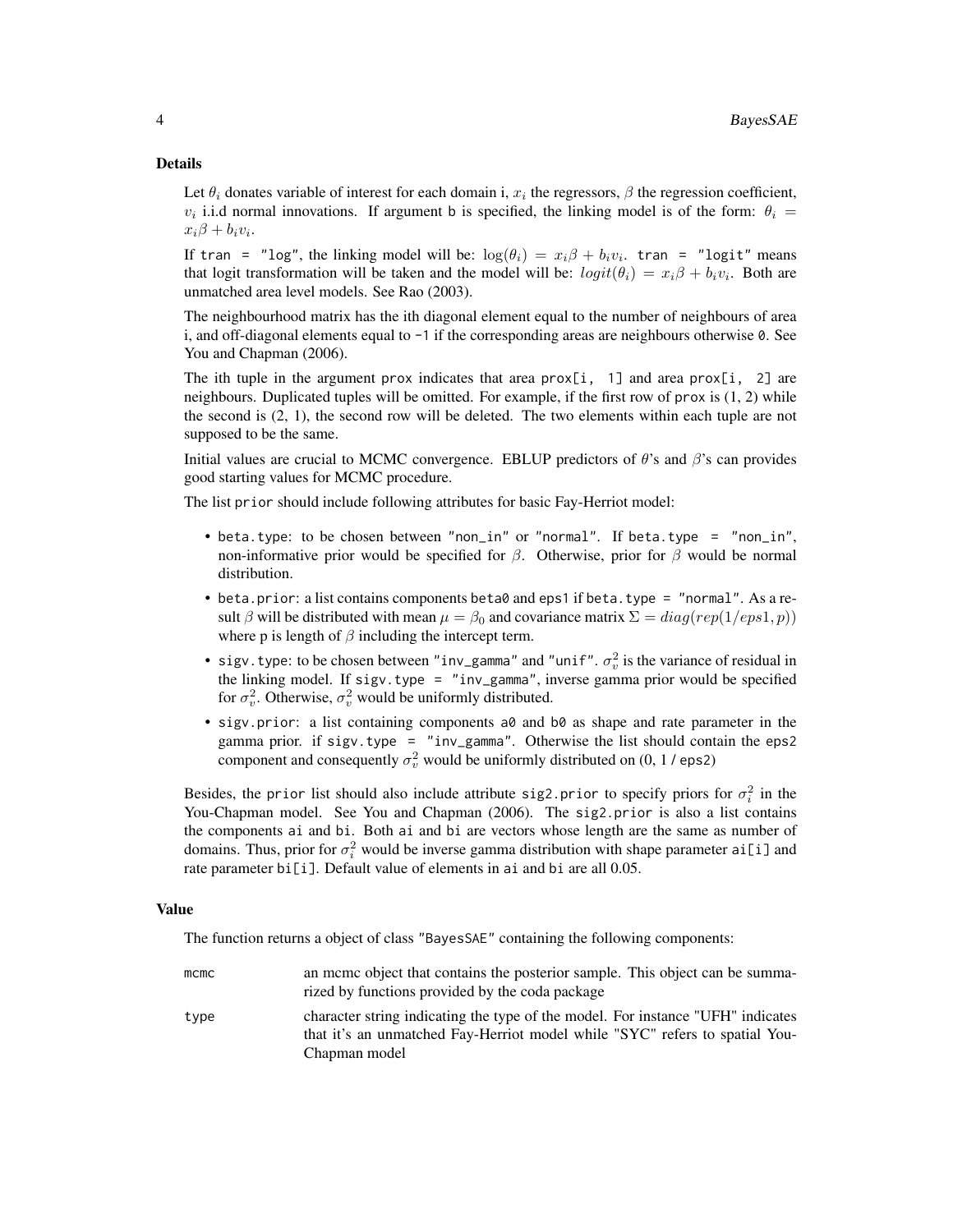| Υ        | response vector in the sampling model                                                    |
|----------|------------------------------------------------------------------------------------------|
| Χ        | design matrix in the linking model                                                       |
| Ζ        | variance of direct estimation in the sampling model                                      |
| lam.rate | the acceptance rate of $\lambda$ since draws of $\lambda$ are generated by M-H algorithm |
| $D_$ avg | average deviance, defined as                                                             |
|          | $-\frac{2}{n}\sum_{i=1}^n p(y \theta^i)$                                                 |

|             | where $\theta^i$ donates the ith posterior draw of $\theta$ .                                                                       |
|-------------|-------------------------------------------------------------------------------------------------------------------------------------|
| D_theta.hat | discrepancy between data and model depending on a point estimator for $\theta$ , de-<br>fined as                                    |
|             | $-2p(y \hat{\theta})$                                                                                                               |
|             | where $\hat{\theta}$ is the point estimator for $\theta$ . Here we calculate the posterior mean as the<br>point estimator           |
| DIC         | deviance information criterion, defined as 2D_avg - D_theta.hat. Small DIC<br>value indicates strong out-of-sample predictive power |
| theta.HB    | a vector of length the same as number of domains provides Rao-Blackwell esti-<br>mators for each area.                              |
| call        | the original function call                                                                                                          |
| НB          | Rao-Blackwellization of theta's                                                                                                     |
| spatial     | logical variable indicating whether the model is spatial or not                                                                     |
| tran        | character indicating the transformation of response variable in the linking model                                                   |

If it's an unmatched model,  $\theta_i$ 's are generated by M-H algorithm and theta.rate as a vector of length m provides acceptance rate for each  $\theta_i$  respectively is involved

#### Author(s)

Chengchun Shi

#### References

You, Y. and Chapman, B. (2006) Small Area Estimation Using Area Level Models and Estimated Sampling Variances. *Survey Methodology,* 32: 97-103.

Rao, J. N. K. (2003) *Small Area Estimation*. John Wiley and Sons.

Gelman, A. and Carlin, J. B. and Stern, H. S. and Rubin, D. B. (2006). *Bayesian Data Analysis,* CRC Press Company.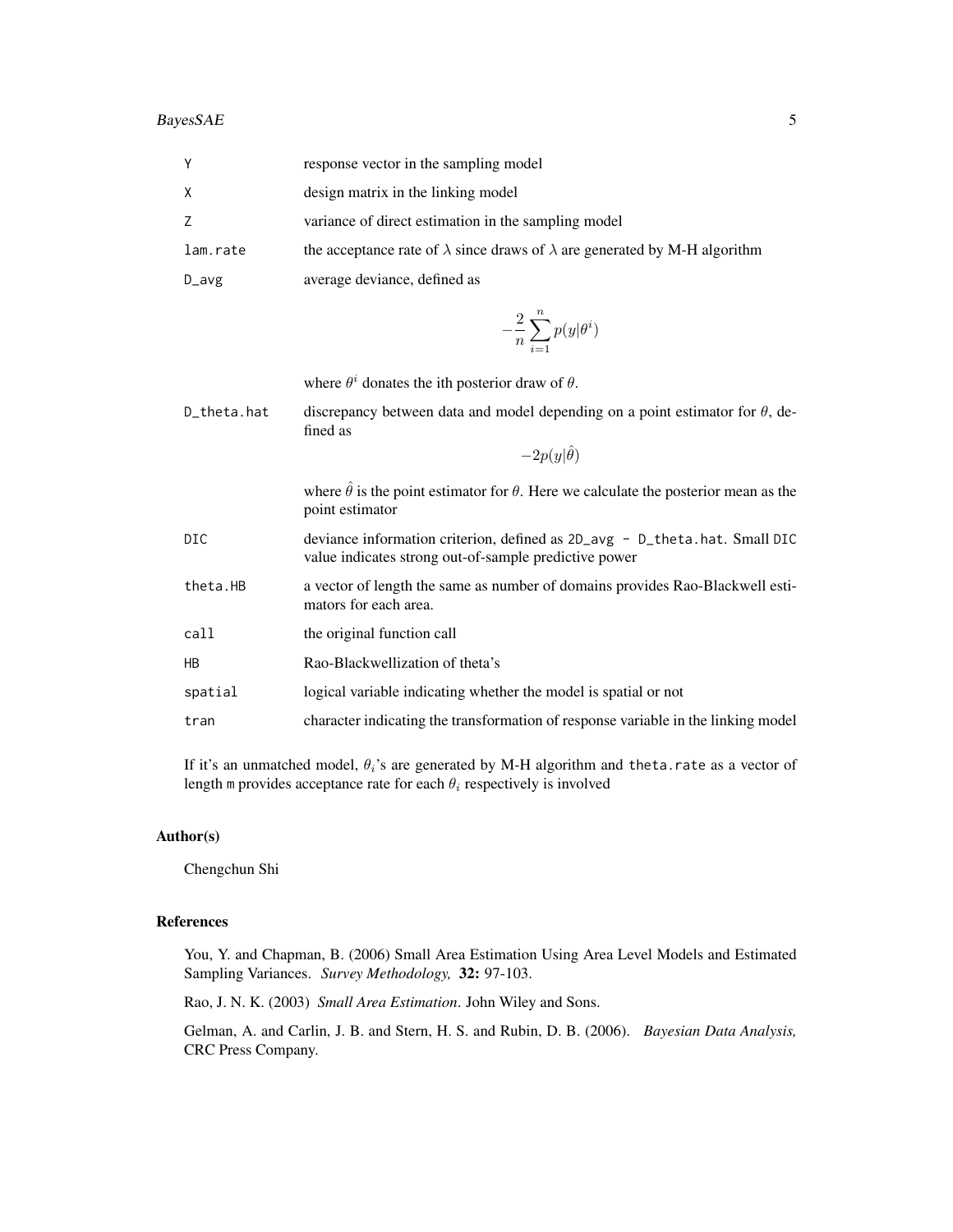#### Examples

```
# load data set
data(SAIPE)
m <- length(SAIPE$SACPR)
# basic Fay-Herriort models (FH)
result <- BayesSAE(SACPR~SNAPR+CenPR+CPER|Vardir, data = SAIPE, mcmc = 5000)
# You-Chapman models (YC)
result <- BayesSAE(SACPR~SNAPR+CenPR+CPER|Vardir, data = SAIPE, mcmc = 5000, innov = "t",
    df = rep(50, m)# spatial model with unknown sampling variance (SYC)
# define the neighbourhood matrix
prox \le cbind(sample(1:51, 50, replace = TRUE), sample(1:51, 50, replace = TRUE))
prox \leq prox[prox[,1] != prox[,2], ]
result <- BayesSAE(SACPR~SNAPR+CenPR+CPER|Vardir, data = SAIPE, mcmc = 5000, innov = "t",
    df = rep(50, m), spatial = TRUE, prox = prox)
# Unmatched models (UFH)
result <- BayesSAE(SACPR~SNAPR+CenPR+CPER|Vardir, data = SAIPE, mcmc = 5000, tran = "log")
```
replication *Replicated Data*

#### Description

This function draws replicated data from posterior predictive distributions. With these replications, one can display graphical posterior checks or compute the Bayesian p-value to see whether the model fits the data well. See details in Gelman *et. al* (2006).

#### Usage

```
replication(object, repperdr = 1, ...)
```
#### Arguments

| object                  | an object of class obtained by Bayes SAE function.                         |
|-------------------------|----------------------------------------------------------------------------|
| repperdr                | number of replicated data each posterior draw generated. See also Details. |
| $\cdot$ $\cdot$ $\cdot$ | currently not used                                                         |

#### Details

Let  $\theta$  denote all the parameters in the model, and  $\theta^i$ ,  $i = 0, 1, ..., n$  be the n posterior draws. Supposing the argument repperdr is 5, and then 5 replications would be obtained from the distribution  $p(y|\theta^i)$  for each *i*.

<span id="page-5-0"></span>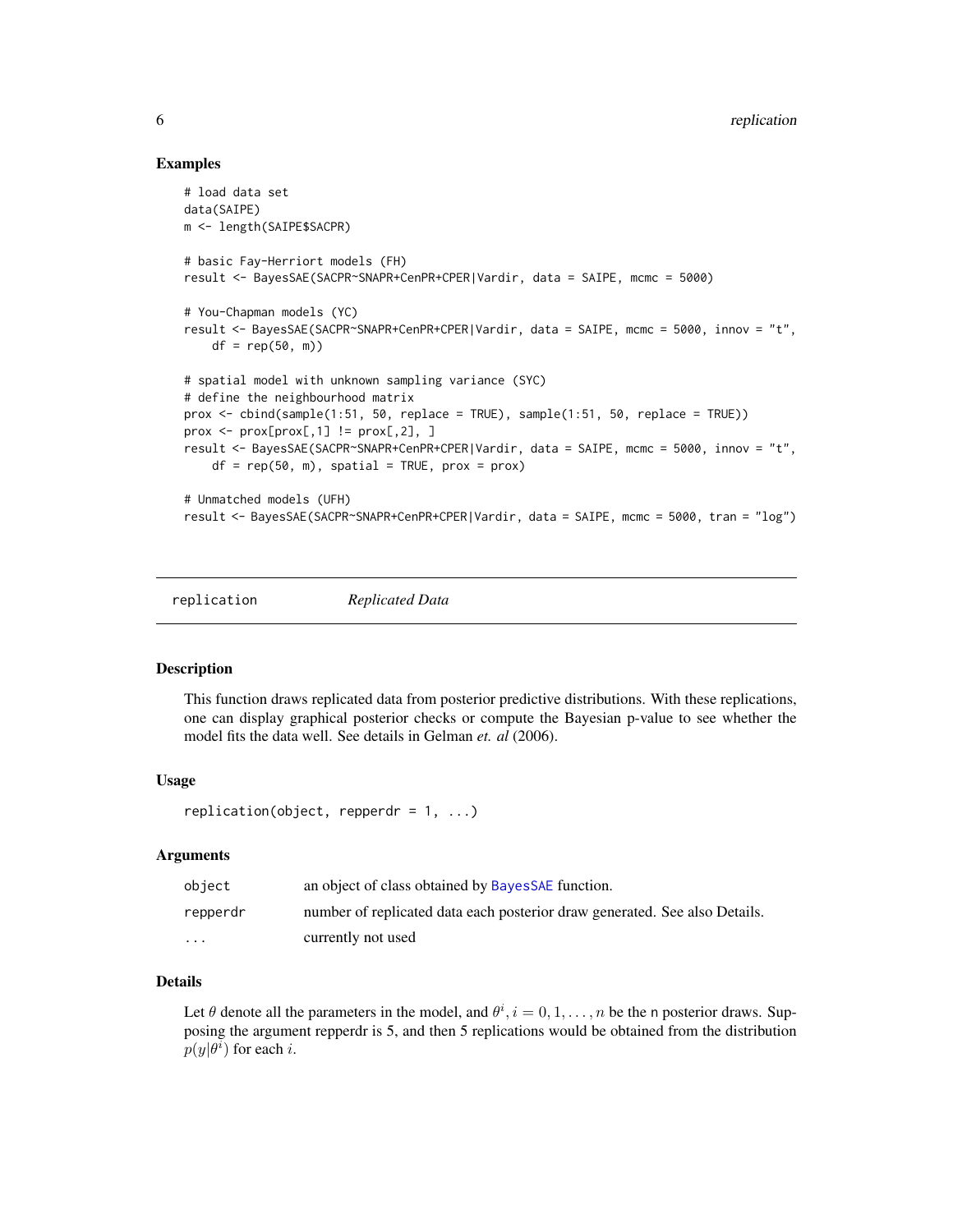#### <span id="page-6-0"></span> $S A IPE$  7

#### Value

m \* k matrix of replicated data where m is the number of domains. Values are sorted as the direct estimators.

#### Author(s)

Chengchun Shi

#### References

You, Y. and Chapman, B. (2006) Small Area Estimation Using Area Level Models and Estimated Sampling Variances. *Survey Methodology,* 32: 97-103.

#### See Also

[BayesSAE](#page-2-1)

#### Examples

#load data set data(SAIPE)

```
#obtain MCMC draws
result <- BayesSAE(SACPR~SNAPR+CenPR+CPER|Vardir, data = SAIPE, mcmc = 5000)
```
#obtain replicated data replication(result)

SAIPE *Data on U.S. Census Bureau's Small Area Income and Poverty Estimates (SAIPE) program*

#### Description

The U.S. Census Bureau's Small Area Income and Poverty Estimates (SAIPE) program provides annual estimates of income and poverty statistics for all school districts, counties, and states. The main objective of this program is to provide estimates of income and poverty for the administration of federal programs and the allocation of federal funds to local jurisdictions. The Data is a data frame containing 2005 ACS poverty rate estimators as well as its variance estimators, and the common regressors used in SAIPE publications and conference papers William *et. al* (2007) and Hawalay and Lahiriz (2012).

#### Usage

data(SAIPE)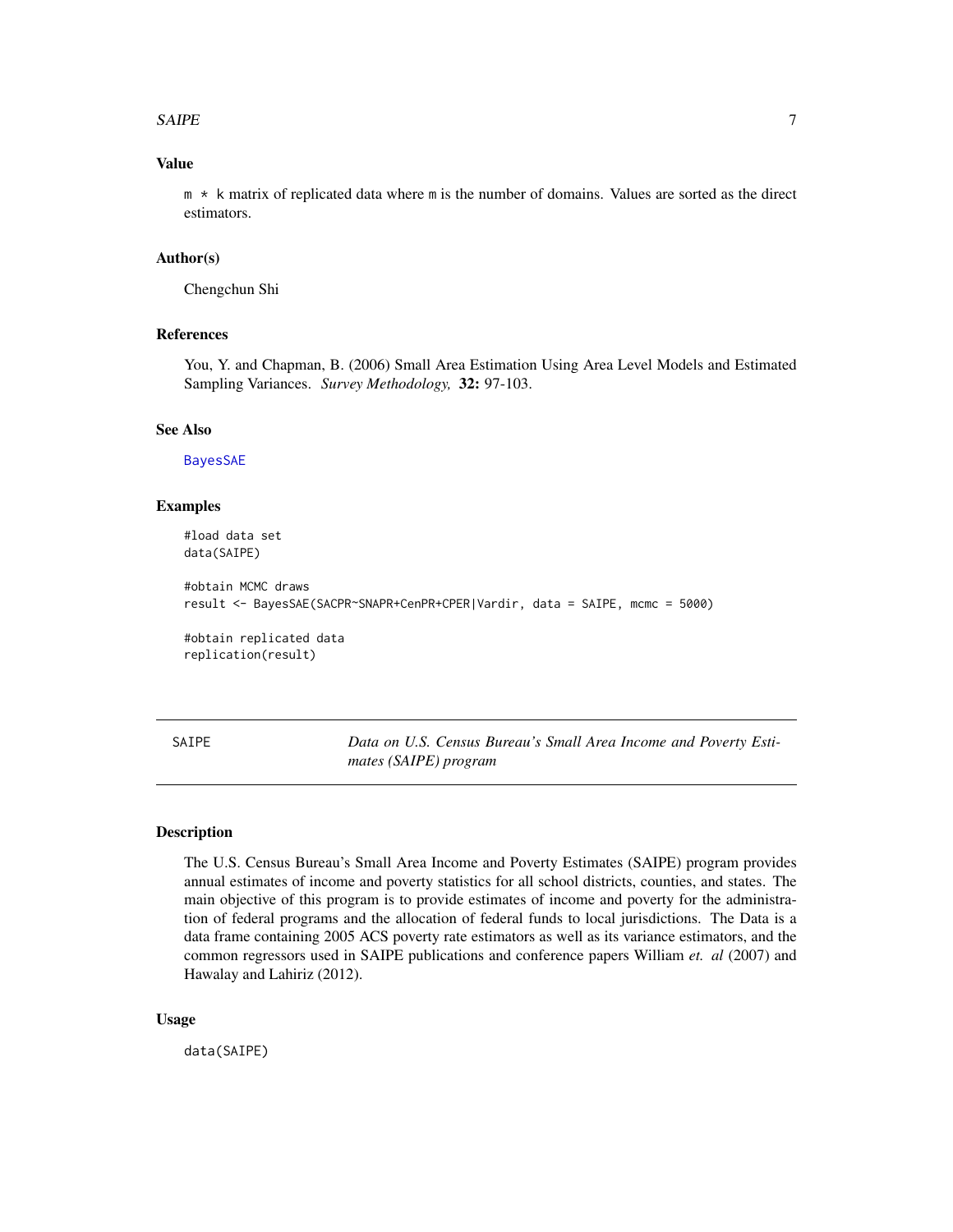#### Format

A data frame with 51 observations on the following 7 variables.

SACPR 2005 single year state-level poverty rate estimated by ACS(%)

StdE standard errors of ACSPR

SNAPR state rate of Food Stamp participation

CenPR U.S. census 2000 state-lvel poverty rate

CPER state rate of IRS Child Tax-Poor Exemptions

CFR IRS child filing state rate

Vardir variance estimators of ACSPR

#### Source

<www.census.gov>

#### References

Bell, W. and Basel, W. and Cruse, C. and Dalzell, L. and Maples, J and O'Hara, B and Powers, D. (2007) *Use of ACS Data to Produce SAIPE Model-Based Estimates of Poverty for Counties,* U.S. Census official paper

Hawalay, S. and Lahiriz, P. (2012). *Hierarchical Bayes Estimation of Poverty Rates,* U.S. Census companion paper

summary.BayesSAE *Extract Information from Object BayesSAE*

#### Description

Methods for extracting information from fitted simplex regression model objects of class "BayesSAE"

#### Usage

```
## S3 method for class 'BayesSAE'
summary(object, HB = TRUE, ...)
```
MCMC(object, ...)

#### Arguments

| object    | fitted model object of class "BayesSAE"                                                                                                                                          |
|-----------|----------------------------------------------------------------------------------------------------------------------------------------------------------------------------------|
| <b>HB</b> | logical variable indication whether Rao-Blackwellization of the ta $(HB = TRUE)$<br>or posterior mean of the ta (HB = FALSE) should be included. See Rao $(2003)$<br>for details |
| $\cdot$   | currently not used                                                                                                                                                               |

<span id="page-7-0"></span>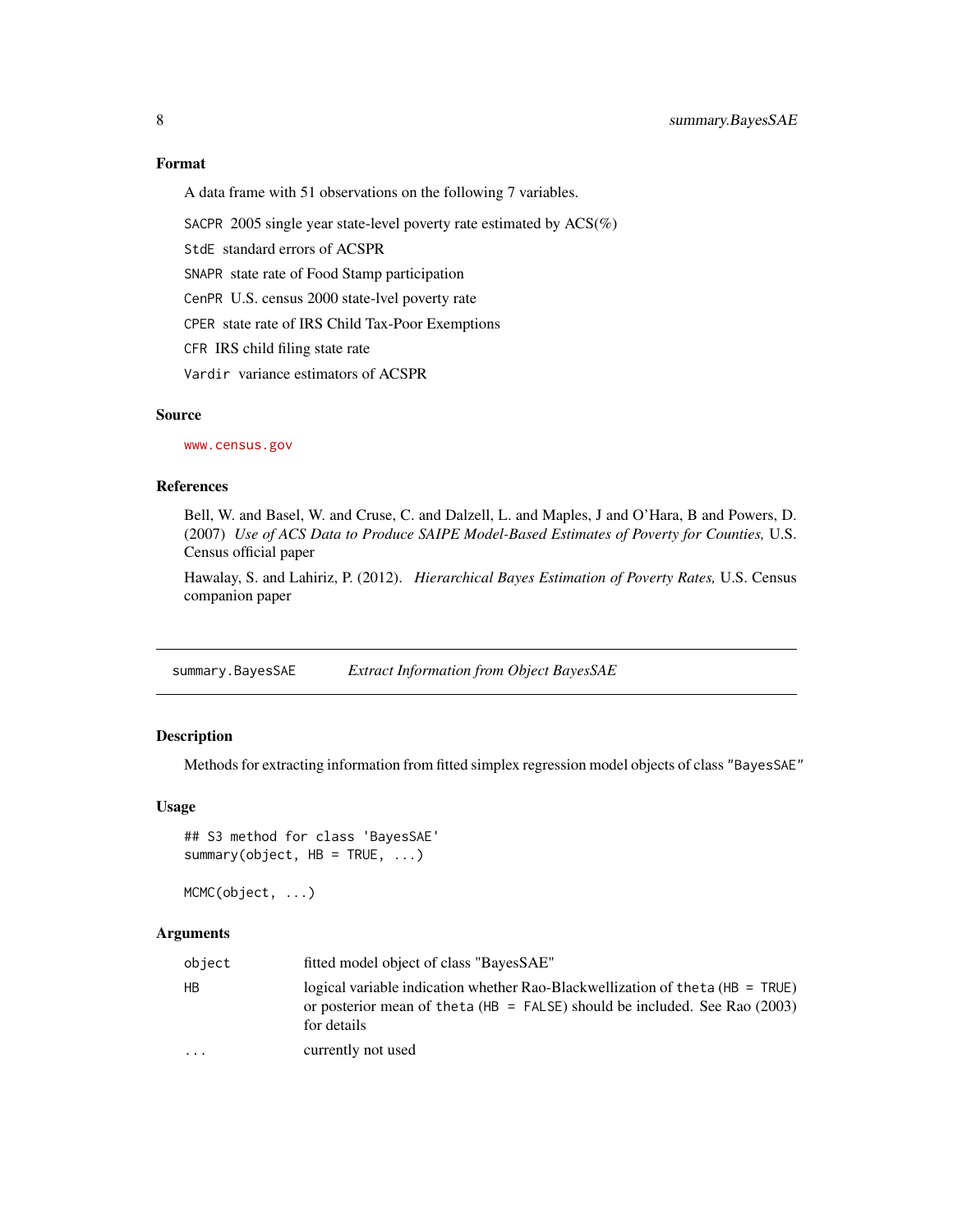#### Value

These functions aim to extract information from the object of class "BayesSAE". Posterior means as and quantiles of regression coefficients as well as variance of residuals are included in the summary output. Function mcmc provides the object of class mcmc in the coda package for posterior diagnosis.

#### Author(s)

Chengchun Shi

#### References

Rao, J. N. K. (2003) *Small Area Estimation*. John Wiley and Sons.

#### Examples

```
# load data set
data(SAIPE)
```

```
# obtain posterior draws
result <- BayesSAE(SACPR~SNAPR+CenPR+CPER|Vardir, data = SAIPE, mcmc = 5000)
```

```
# summary information
summary(result)
```